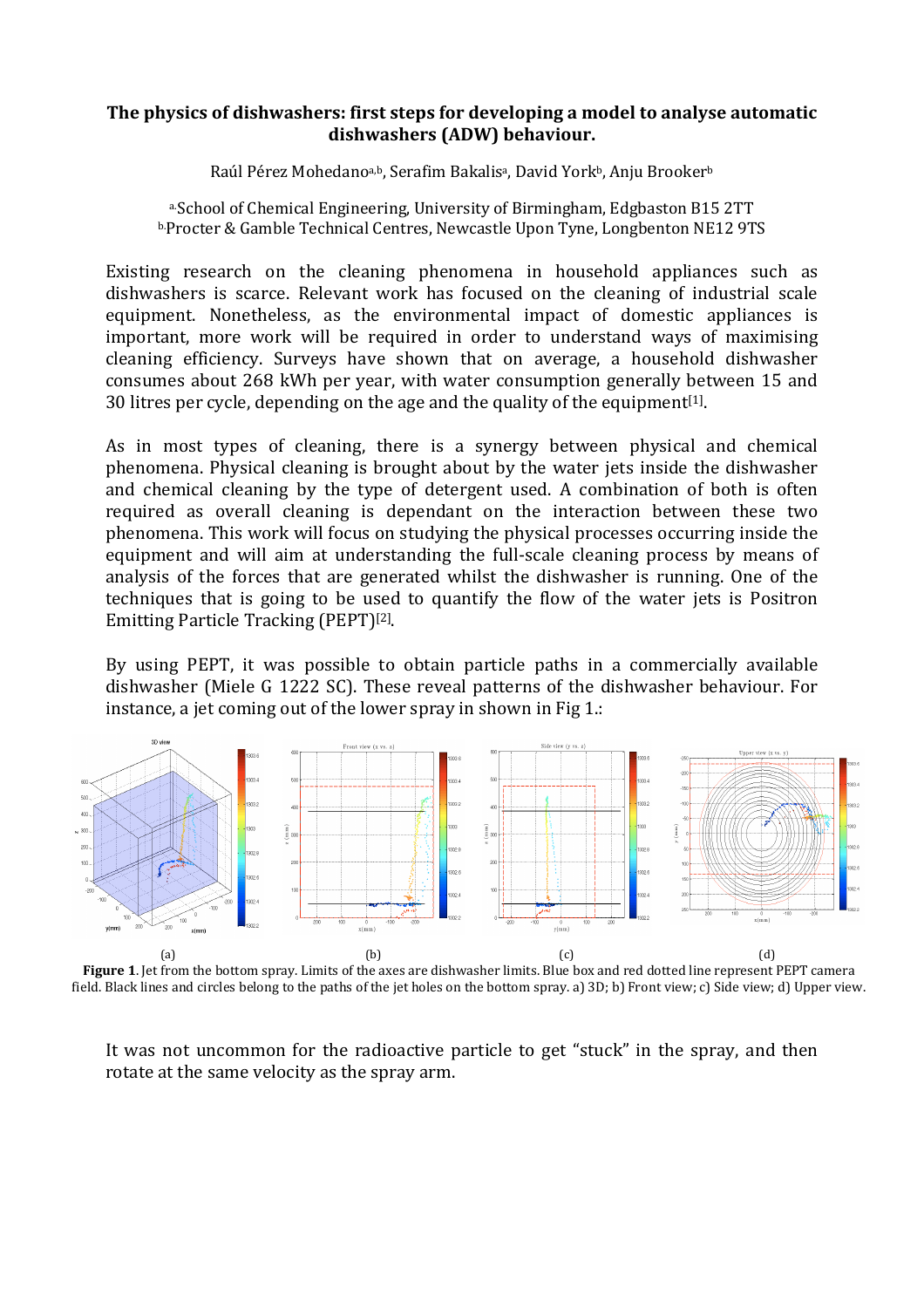

Figure 2. Representation of data from the particle turning in<u>rotating with</u> the spray. limits. Blue box d circles belong to path spray 's holes paths. a) 3D; b) Upper view.



Figure 2. Representation of data from the particle rotating with the spray. Limits of the axes are dishwasher limits. Blue box and red dotted line represent PEPT camera field. Black lines and circles belong to paths of the jet holes on the bottom spray. a) 3D; b) Upper view.



estimated using particle paths in Fig.1. In Fig.3 one can see that the tracer accelerates as it goes through the jet and then decelerates as an effect of gravity. Eventually, negative velocities were estimated during the fall.

Finally, further understanding of the physical cleaning phenomena may be possible through small-scale decoupled measurement techniques, such as: micromanipulation<sup>[3]</sup> and fluid dynamic gauging[4],[5]. Both of these techniques allow measurement of the force required to remove a soil from a surface and also to determine the type of soil that it is attached to it.

## References

[1] De Paepe, M. (2003). "Heat recovery system for dishwashers." Applied Thermal Engineering 23(6):